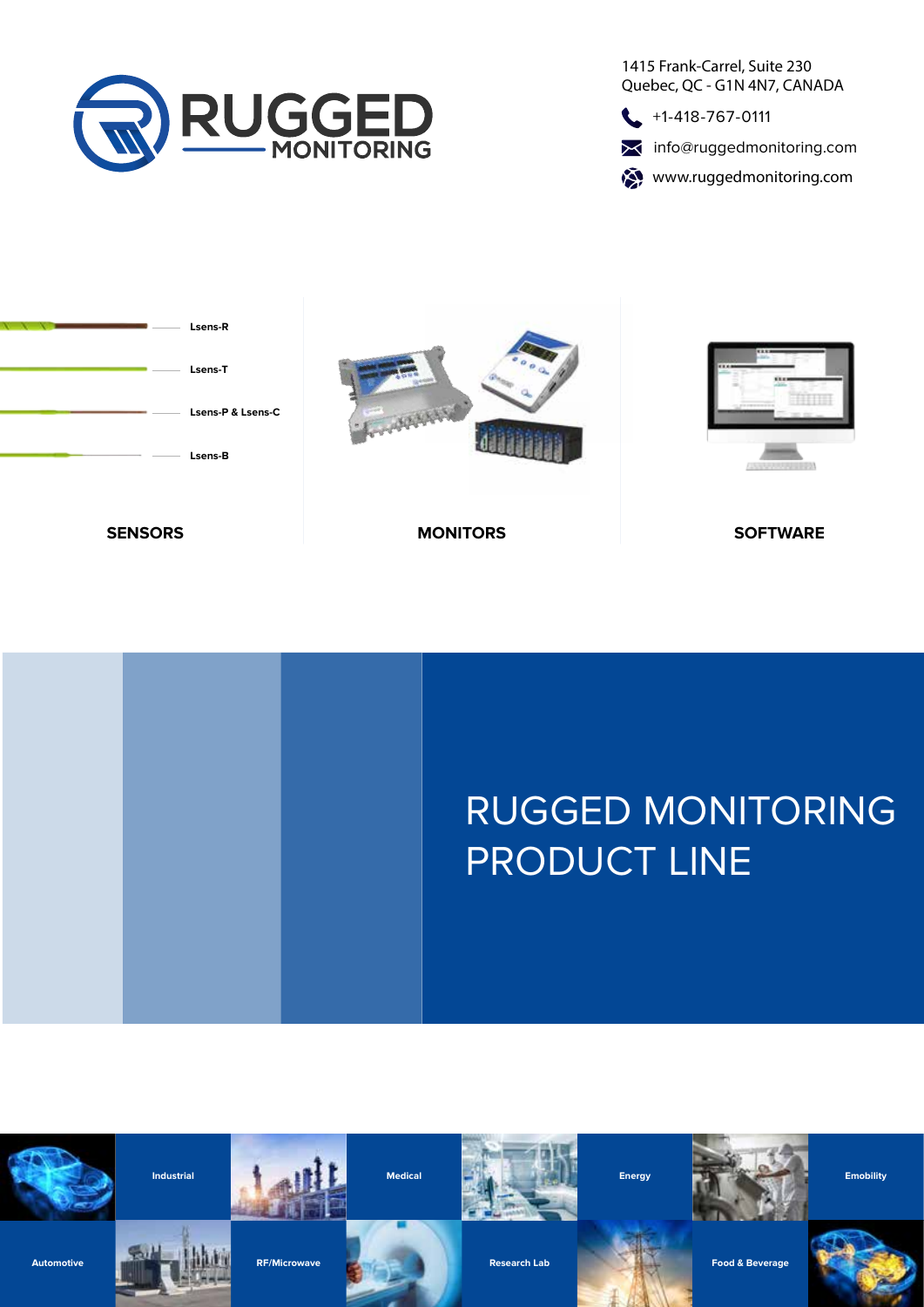## **What is Fiber Optic Temperature Sensing**



Temperature is one of the most important variable to be considered and measured during any research, product development, testing and day to day working. Real time temperature measurement and monitoring with higher accuracy and repeatability is necessary in designing and operating high quality products.

Thermocouples, Thermistors and RTDs (Resistive Temperature Devices) have been traditionally used for temperature monitoring across all industries. However, it becomes difficult to use them in harsh and hazardous environment such as explosive environment, presence of electro-magnetic waves, high voltage and strong magnetic fields.

Use of fiber optic sensors for real time and accurate temperature monitoring has been in use for decades. Fiber optic temperature sensors are proved to be very accurate, stable and robust specially with harsh and hazardous environments.

### **Principle of Fiber Optic Temperature Sensor**



Semiconductor crystals GaAs (Gallium Arsenide) is being used as the main sensor for direct contact temperature measurement. The light absorption/transmission property of GaAs crystal varies with its temperature and can be predicted / modelled for temperature measurement. The crystal's transmission spectrum shifts to higher wavelengths with increasing temperature of crystal.



A very small crystal of GaAs is bonded (glued) at the end of Fiber Optic cable. Different kind of glues can be used for bonding the crystals with the fiber optic cable. The selection of glue is based on the usage and application of fiber optic temperature sensors. A reflective dielectric film is deposited at one end of crystal for reflecting light that is being injected from a light source. Fiber optic cable is used to inject light to the crystal and also receive reflected light from crystal. Injected and Reflected wavelengths are analysed by a monitoring instrument in determining temperature of the object that is in contact with GaAs crystal.

GaAs crystal and fiber optic cable are protected by Teflon and polyimide material making it robust for installation into harsh and hazardous environment applications.

### **Why to use Fiber Optic Temperature Sensors?**



All components of fiber optic temperature sensor have high dielectric strength, that enables temperature measurement without the need of any electric signal carrying wire as used in thermocouple or RTDs. The main advantages of fiber optic temperature sensors over traditional temperature sensors are:

- Tiny size of the sensor allows it to be installed in places with very limited space constraint e.g. electronic manufacturing (PCBs)
- Safe to install and use in hazardous environment e.g. High Current, High Voltage (HV) Assets
- Long term durability even in harsh conditions
- Sensors are easy to install (or replace) and connect to the monitors
- Faster response time with highest accuracy and repeatability over a wide range of temperature, 4 °Kelvin to +250 °C
- Complete immunity to radiofrequencies (RFI), electromagnetic waves (EMI), Nuclear Magnetic Resonance (NMR), Corrosive and Microwave (MW) radiation
- Sensors are highly stable and do not shift over time, hence no need for any recalibration
- Small size of the GaAs crystal does not act as a heat sink for small test objects

**02**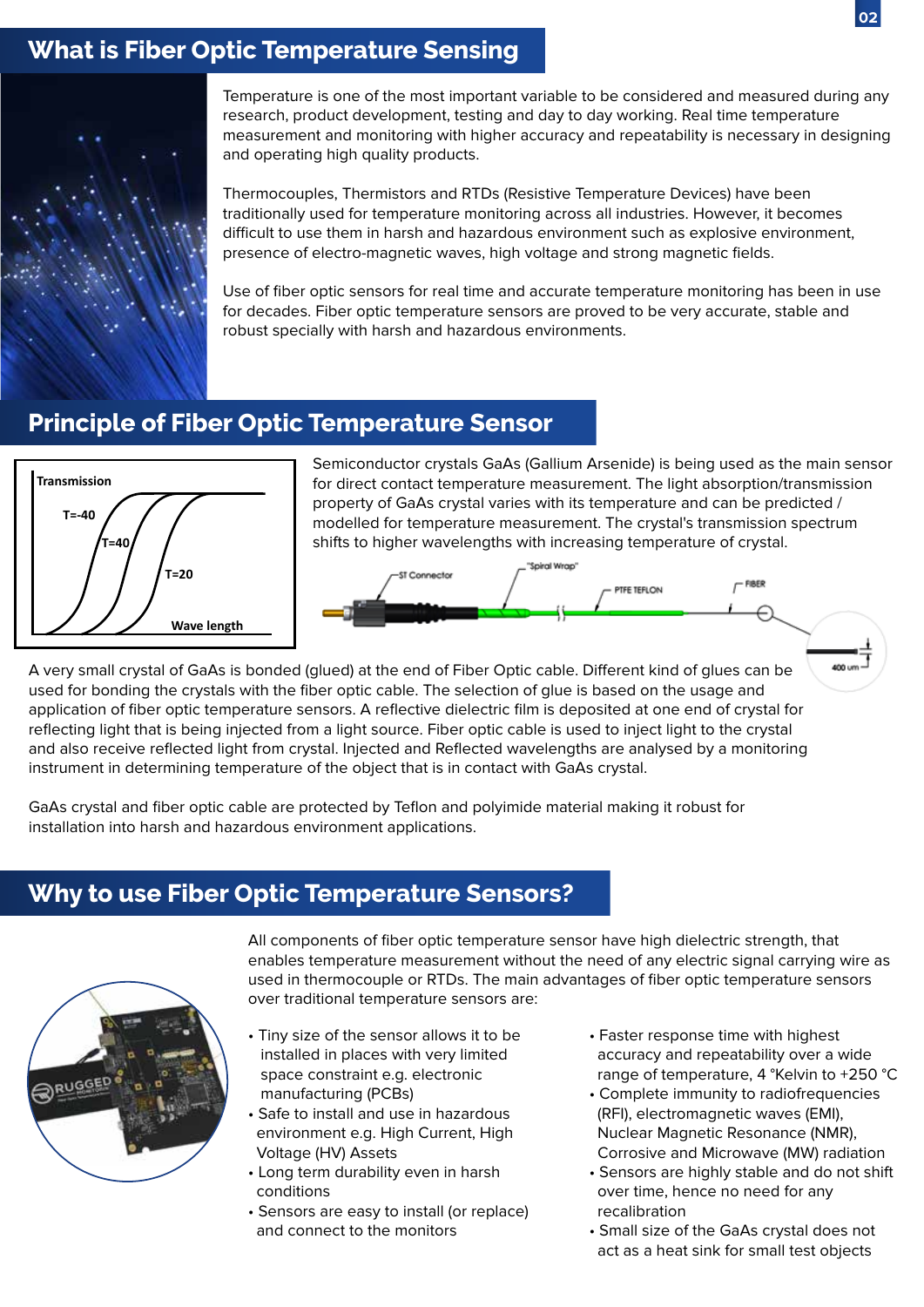## **Lsens-B Fiber Optic Temperature Sensor**



Open Fiber Optic Temperature Sensors that fits into tiniest space (up to 0.4mm diameter) and provides fastest response time (up to 35ms) along with highest degree of accuracy and repeatability.

- Small diameter (04.mm) for fast response and fitting into places with very limited space
- Outstanding repeatability improves accuracy of testing instruments
- Complete immunity to RFI, EMI, NMR and microwave radiation
- Plug and Play operation, does not require setup or calibration
- Minimal thermal shunting

## **Applications**

- Semi-conductor
- Electronic component
- Magnetic, RF and microwave environments
- Catheter design
- Medical applications
- Microwave assisted chemistry
- Sterilization applications
- RF and microwave drying applications

### **Lsens-C Fiber Optic Temperature Sensor**



Fiber Optic temperature sensor with a capability to measure the lowest temperature of up to 4K (-269 °C / -452 °F) with highest accuracy and repeatability

- Small tip and Polyimide protection makes it suitable for harsh environment like cryogenic applications
- Outstanding repeatability with high flexibility
- Complete immunity to RFI, EMI, NMR and microwave radiation
- Does not require recalibration or complex inputs to operate
- Suitable for applications that require to measure lower range of temperature (4 °Kelvin to +85 °C)

## **Applications**

- Cryogenic and vacuum environment
- Medical applications
- Nuclear and hazardous environments
- Chemical and Process Industries
- RF and microwave drying applications

### **Lsens-P Fiber Optic Temperature Sensor**



Solutions for scientists working in laboratories, research centres and universities who are looking for reliable instruments with fast response & dielectrically neutral in advanced research applications.

- Small tip with Polyimide protection makes it robust for applications with small space for sensor fitting
- Faster response and outstanding repeatability with high flexibility
- Complete immunity to RFI, EMI, NMR and microwave radiation
- Does not require recalibration or complex inputs to operate
- Wide temperature range: -200 °C to +250 °C

- Medical applications
- Nuclear and hazardous environments
- Electric Vehicle and Battery Testing
- Chemical and Process Industries
- RF and microwave drying applications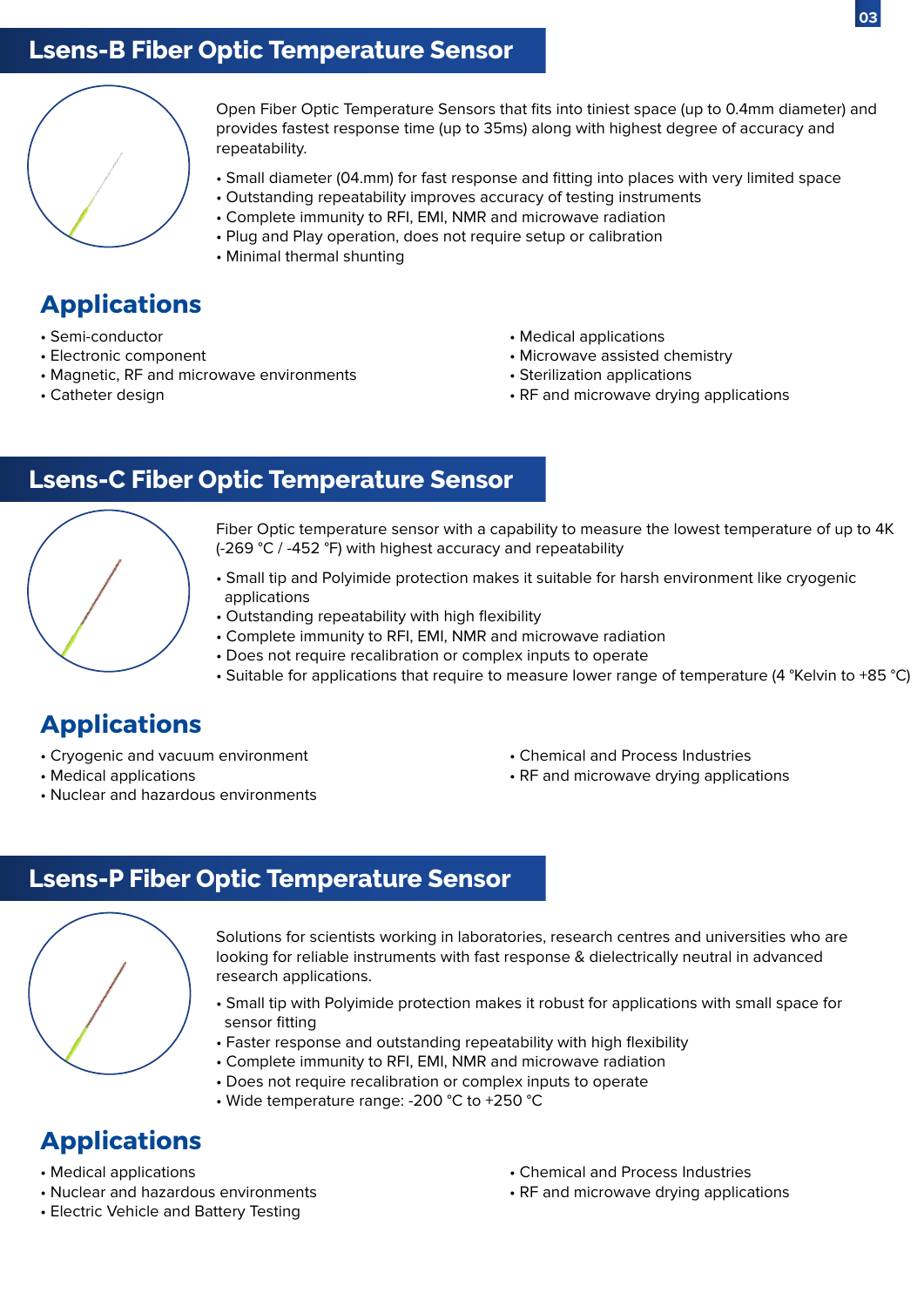## **Lsens-R Fiber Optic Temperature Sensor**



Most robust fiber optic temperature sensor with thicker Polyimide protection that protects sensor from bending during operation/testing. Ideal for harsh and hazardous environment that has risk of bending and damaging sensors.

- Robust Polyimide protection with fast response time and highest accuracy
- Outstanding repeatability without any need for calibration
- Complete immunity to RFI, EMI, NMR and microwave radiation
- Available in different cables and sheath options
- Minimal thermal shunting

## **Applications**

- Wood and Textile Drying Industry
- RF and microwave drying applications
- Microwave assisted chemistry
- Sterilization applications
- Industrial process control and monitoring applications
- Medical applications
- Semiconductor and Electronic component
- Magnetic, RF and microwave environments

## **Lsens-T Fiber Optic Temperature Sensor**



A multiple use fiber optic temperature sensor for measurement in a wide range of demanding applications, where immunity to electromagnetic fields is mandatory.

- Small tip with PTFE Teflon protection suitable for all applications
- Outstanding repeatability with high flexibility
- Complete immunity to RFI, EMI, NMR, Corrosive and microwave radiation
- Customizable according to customer specific applications
- Suitable for OEM-type applications

## **Applications**

- Electric Vehicle and Battery Testing
- Food Processing
- Nuclear and Hazardous Environments
- Medical Applications
- Industrial process control and monitoring applications
- Chemical and Process Industries
- RF and microwave drying applications
- Magnetic, RF and microwave environments

### **Accessories**

The following standard accessories for fiber optic temperature sensors are provided in order to fit to customer needs and installation requirements:



Optical feedthrough for wide range of pressure conditions



Terminal rings for fiber optic probe tip mounting



Fiber Optic extension cables



Interface box with leak proof design



Tank wall plate for transformers



Dinrail mounting brackets for monitors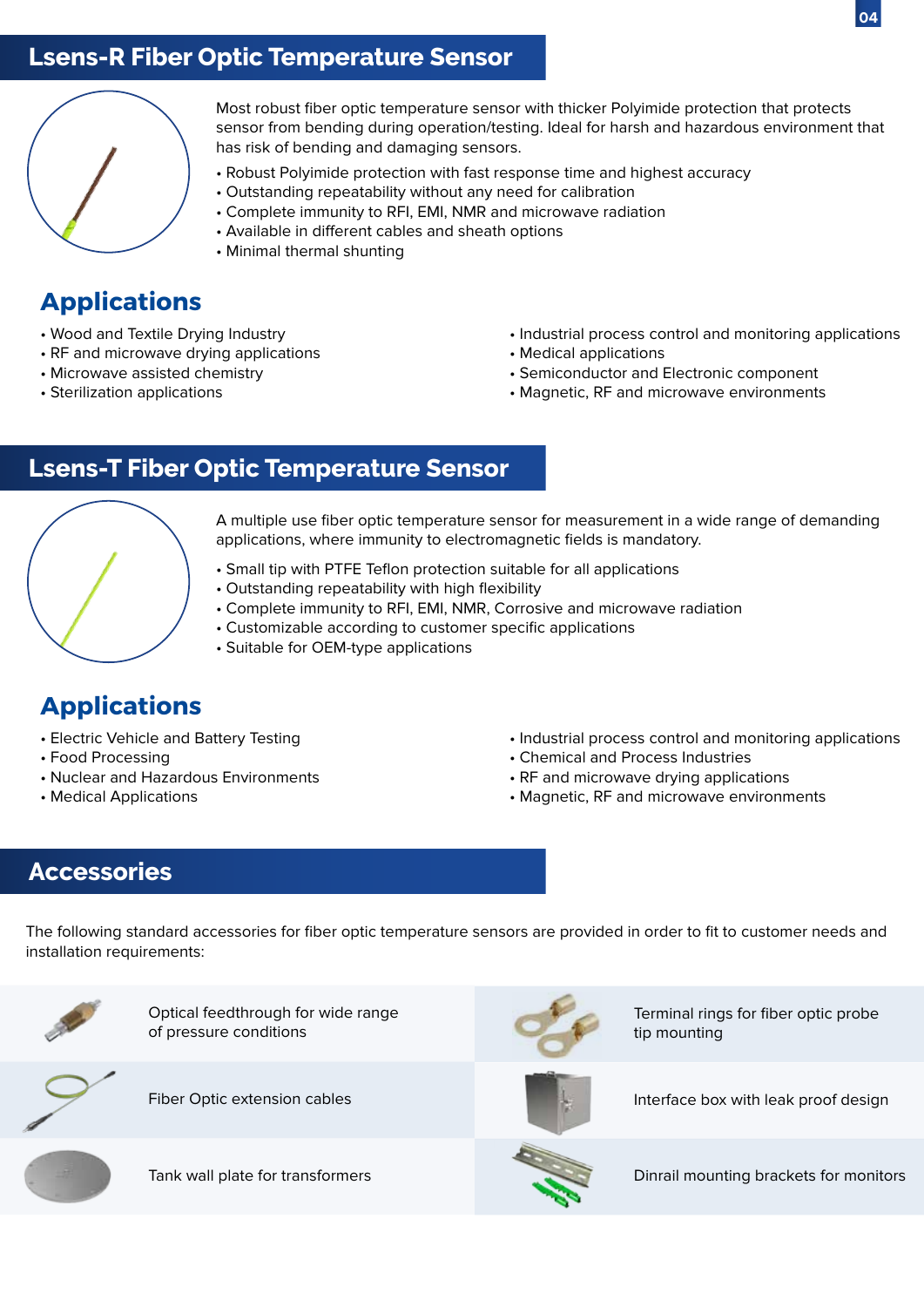## **L201 - Rugged Fiber Optic Temperature Monitor**



## **Applications**

- Electric Vehicle and Battery Testing
- Medical Equipment testing (MRI, PETSCAN, NMR)
- Commercial Grade Microwave Radiation
- Industrial process control and monitoring applications
- Chemical and Process Industries Food and Beverage Processes - Wood drying industry

Rugged design, designed for reliability, multichannel fiber optic temperature monitor for Industrial and Laboratory applications.

- Rugged, Compact Design
- 2 to 8 Channels, Expandable
- Plug and Play
- Best in class EMI, ESD Immunity
- Software designed to be interfaced with other testing platforms



### **T301 - Rugged Fiber Optic Temperature Monitor**



## **Applications**

- Transformer Hot Spot monitoring
- Industrial process control and monitoring
- Electric Vehicle and Battery Testing
- Medical Equipment testing (MRI, PETSCAN, NMR)
- Commercial Grade Microwave Radiation
- Food and Beverage Processes

Rugged design, designed for reliability, multichannel fiber optic temperature monitor for Industrial and Laboratory applications.

- Rugged, Compact Design
- 4 to 24 Channels, Expandable
- Plug and Play, No field calibration
- Best in class EMI, ESD Immunity
- 8 Programmable relays, Form C Software designed to be interfaced with other testing platforms

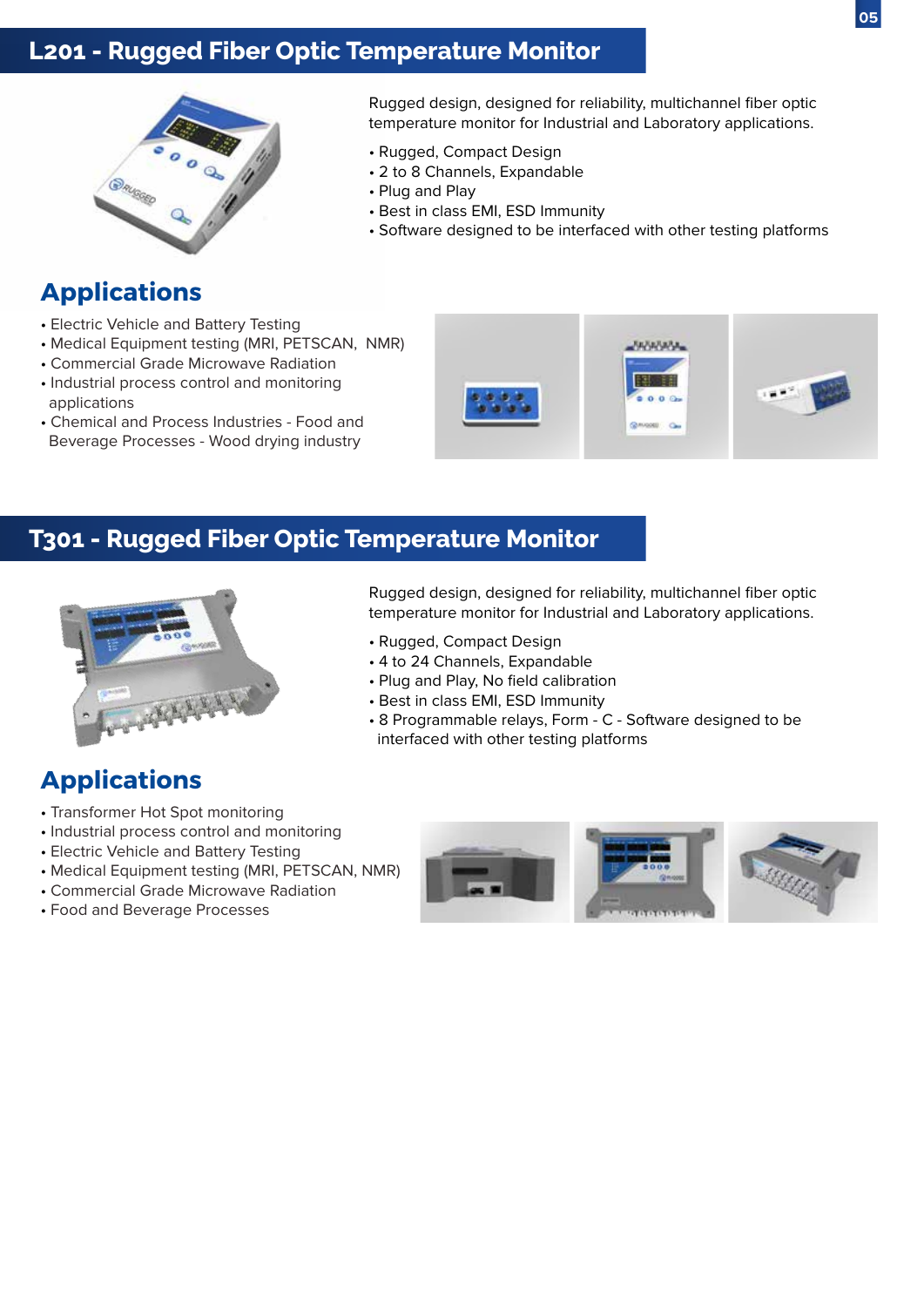

## **R501 - Rugged Fiber Optic Temperature Monitor**



Fully flexible rack mount unit for fiber optic temperature monitoring with additional analog and digital input output options. Field upgradable to scale up to 64 Fiber Optic channels into one chassis.

- Robust and modular unit suitable for monitoring large number of measurement points
- Outstanding repeatability without any need for calibration
- Best in class EMI, ESD Immunity; range of communication options and protocol support
- Customizable according to customer specific applications
- Range of communication modules to integrate with other systems for data input and output
- Software designed for integration into test platforms
- Suitable for OEM-type applications

### **Applications**

- Battery banks / Panels for data centres
- Electric Vehicle and Battery Testing
- Wood / Fabric drying industry
- Food and Beverage Processes
- MV/HV Electric Assets (Transformers, Switchgears, Motors)
- Medical Equipment testing (MRI, PETSCAN, NMR)
- Industrial process control and monitoring applications
- Commercial Grade Microwave Radiation





### **O101 - Rugged Fiber Optic Temperature Monitor**



## **Applications**

- Electric Vehicle and Battery Testing
- Chemical and Process Industries
- Commercial Grade Microwave Radiation
- Food and Beverage Processes
- Industrial process control and monitoring applications
- Medical Equipment testing (MRI, PETSCAN, NMR)
- Wood drying industry
- High voltage asset manufacturer e.g.
- Transformers, Switchgears

Compact design with multiple mounting and communication options to meets OEM specific requirements.

- Compact size with option for 1 to 8 fiber optic channels
- Easy din-rail mount into customer panel
- Independent operation mode without any mounting
- Option for mounting without any enclosure
- Analog and relay outputs with custom logic features
- Support for Modbus and canbus protocols ensures easy integration with other test platforms



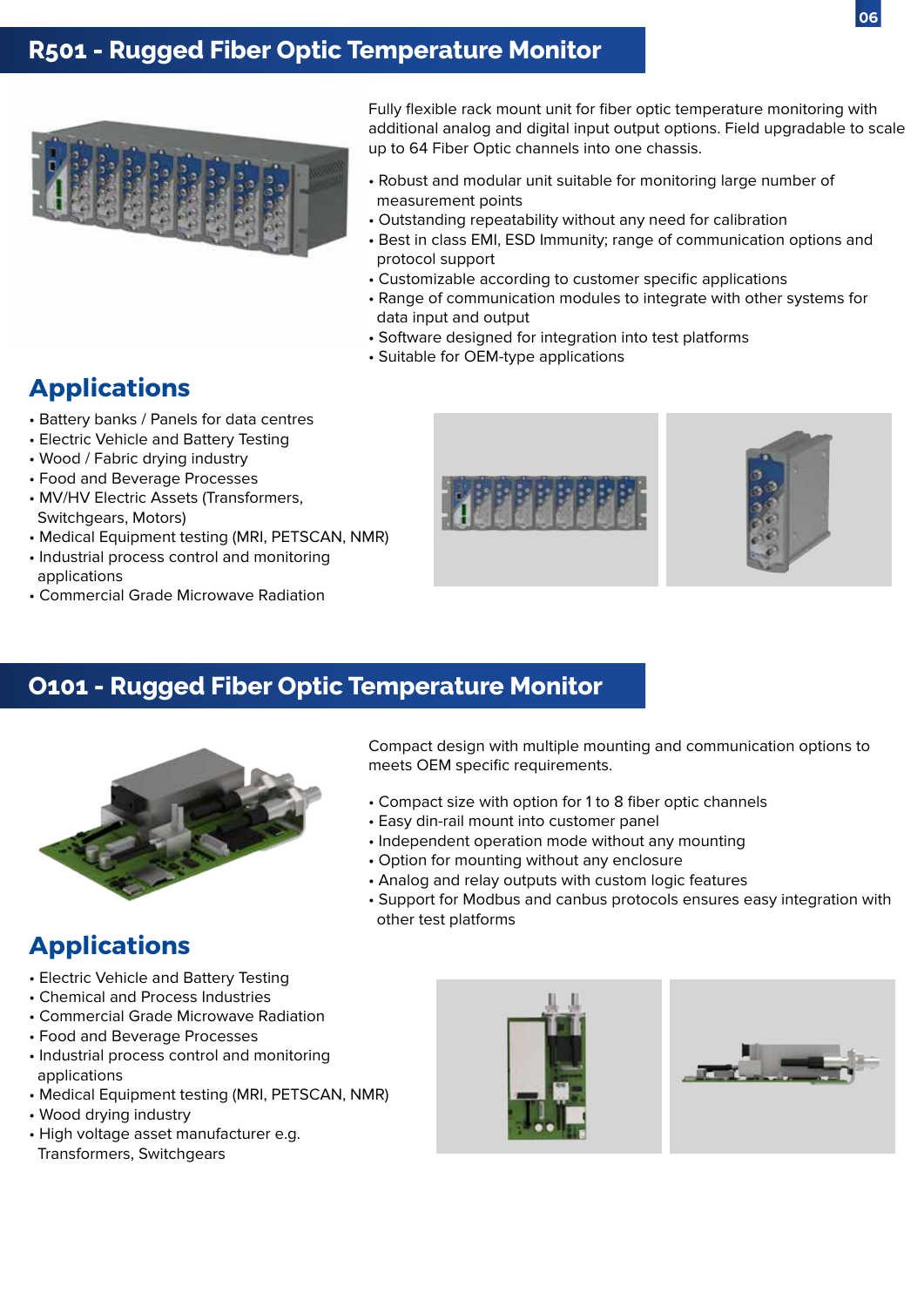## **Rugged Connect Software**

Rugged connect provides remote visualization of temperature and other data being measured / monitored by various rugged monitoring systems. The software can connect to multiple monitoring devices for data collection and advance visualization. The intuitive user interface of the software is designed to give quick access to the most relevant information with highest level of data security. The key features of rugged connect software are:



- Compare Channels of different monitoring devices into one screen
- Real time data
- Signal strength Troubleshooting
- Customization Channel name, Storage rate etc.
- Designed to handle multiple parameters e.g. Temp, Pressure, Vibration, Current etc.
- Min / Max with time stamping
- Trending for user selectable duration (1 min, 2 min, 5 min, 10 min, 30 min, 1 hr, 4 hr, 8 hrs, 1 day, 4 days)
- Export into JPG, Excel format with save option
- Easy set up
- Channel Enable / Disable feature
- Support multiple languages
- Collect data to micro SD cards
- Easy to configure communication protocols (Modbus, Canbus, DNP3.0, Profinet, IEC 60870-5-101, IEC 60870-5-104, IEC61850)

### **Integration with third party systems**



Rugged connect provides easy to configure protocols for integration with third party systems. It supports the following protocols for data input and output:

- Serial Protocols: Canbus, Profinet, Modbus, DNP3.0, IEC 60870-5-101
- Ethernet (TCP/IP) Protocols: Modbus, DNP3.0, IEC 60870-5-104, IEC61850

## **Third party drivers available**

Drivers for the following computing environment and programming languages are provided by the software. These drivers enable customers to use the measured / monitored temperature data directly into their existing computing environment.





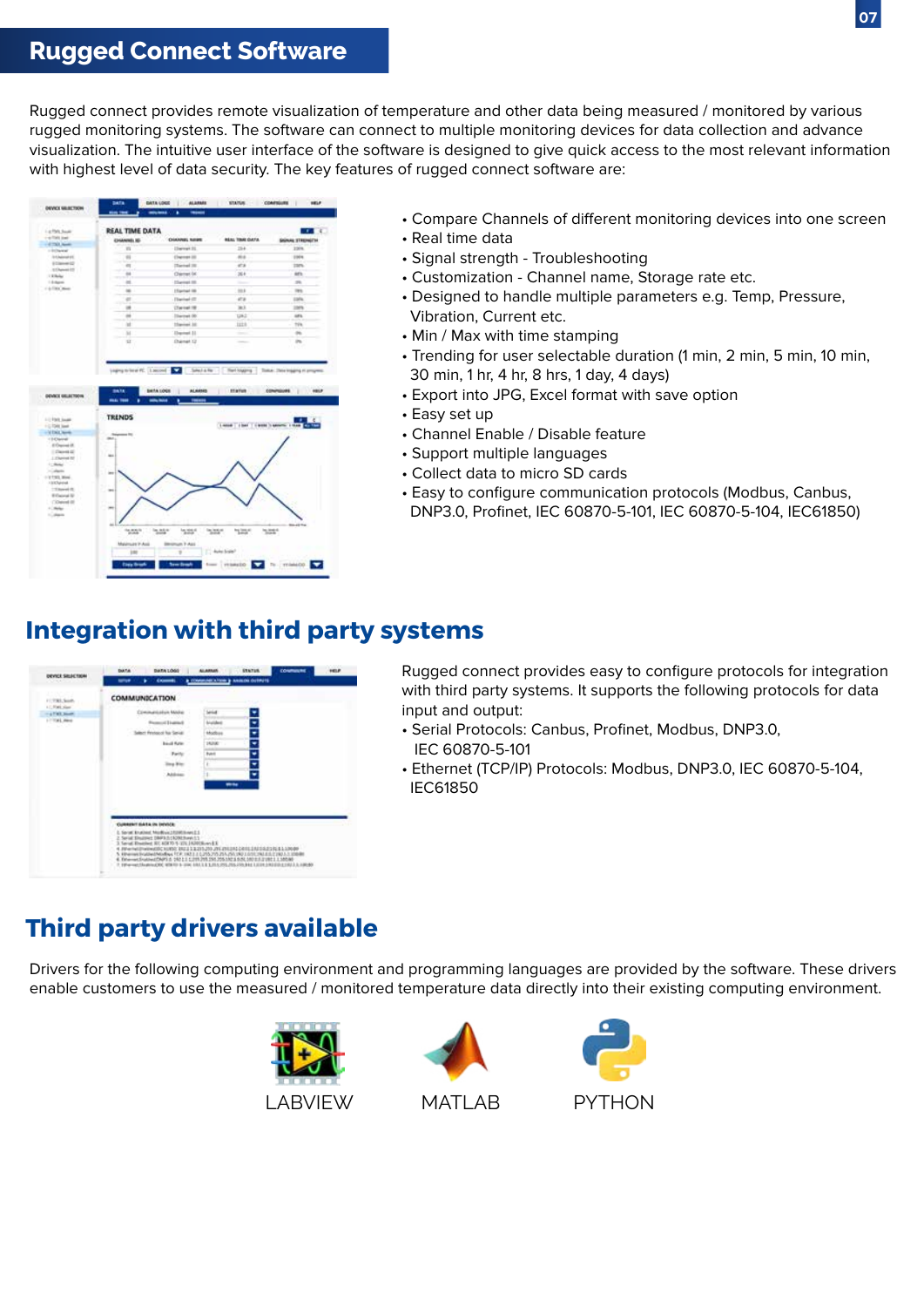

÷

## **SENSOR**

Lsens-B Lsens-C Lsens-P Lsens-R Lsens-T

Rugged Monitoring Product Line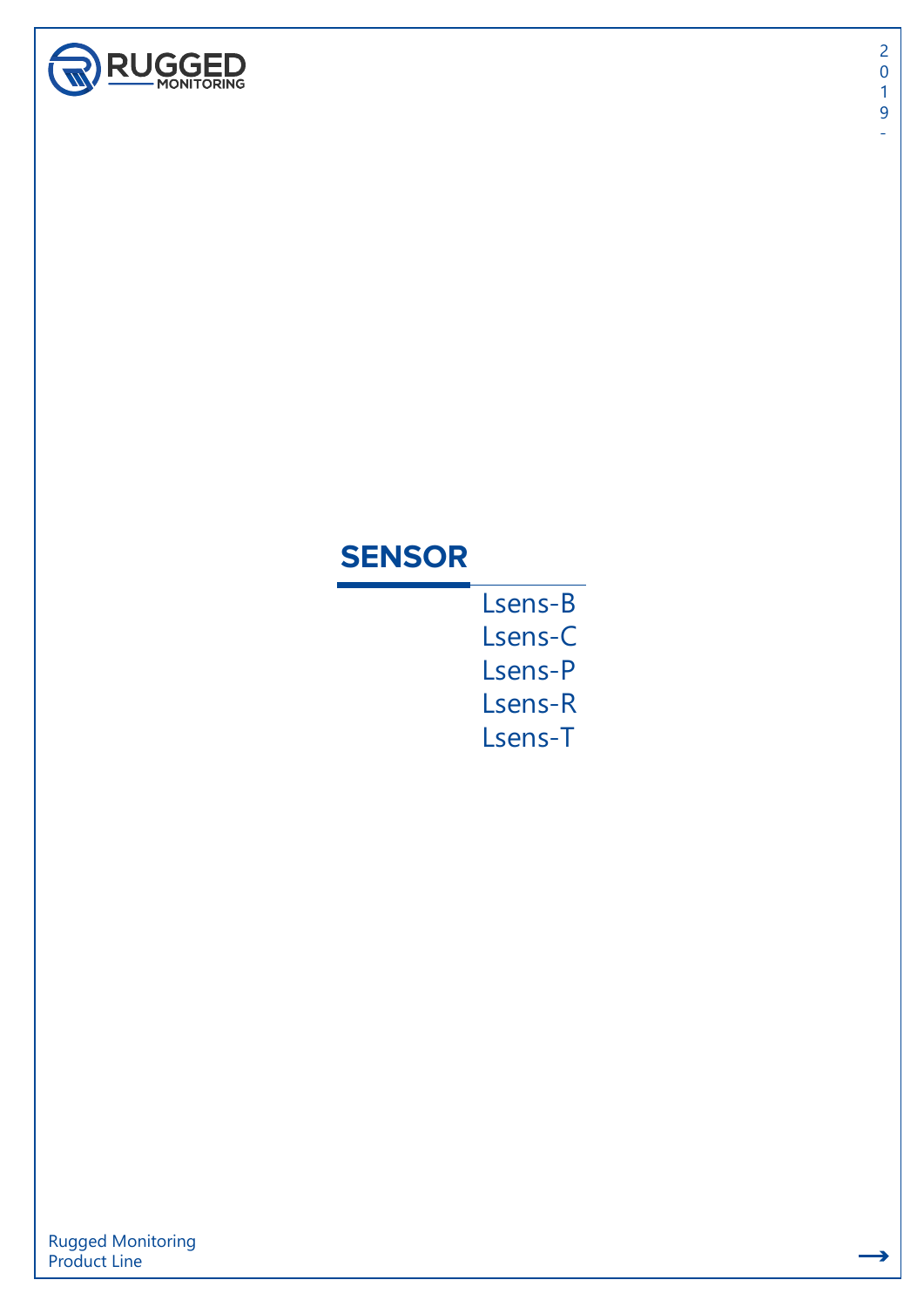

# **Lsens-B Fiber Optic Temperature Sensor**

- Small diameter for fast response
- Outstanding repeatability
- Complete immunity to RFI, EMI, NMR and microwave radiation
- Plug and Play operation, does not require setup or calibration
- Minimal thermal shunting

**Solutions for scientists working in laboratories, research centers and universities who are looking for reliable instruments with fast response & dielectrically neutral in advanced research applications.**

## **Product Summary**

A multiuse fiber optic temperature sensor designed for a wide range of applications, especially for the use in demanding applications. The sensor offers complete immunity to RFI, EMI, NMR and microwave radiation. The standard temperature sensor has a response time of 0.2 s. With a standard deviation of +/-0.2 °C it allows precise and repeatable measurements. The coating of the temperature sensor is made of PTFE, and the fiber tip has 0.3 mm x 0.3 mm area with a Polyimide coating. The fiber optic probe consists of a PTFE protected glass fiber and a GaAs-crystal (Gallium Arsenide) at the sensor tip. It is totally free of metal and is immune to external fields. Therefore, the probes are explicitly suitable for use in large temperature ranges as well as in aggressive operating environments. The sensor length can be from several meters to 1 kilometer in length without impacting the accuracy of the measurement result. Other sensor lengths and connector types are available upon request.

- Semi-conductor
- Electronic component
- Magnetic, RF and microwave environments
- Catheter design
- High voltage environments
- Medical applications
- Microwave assisted chemistry
- Sterilization applications
- RF and microwave drying applications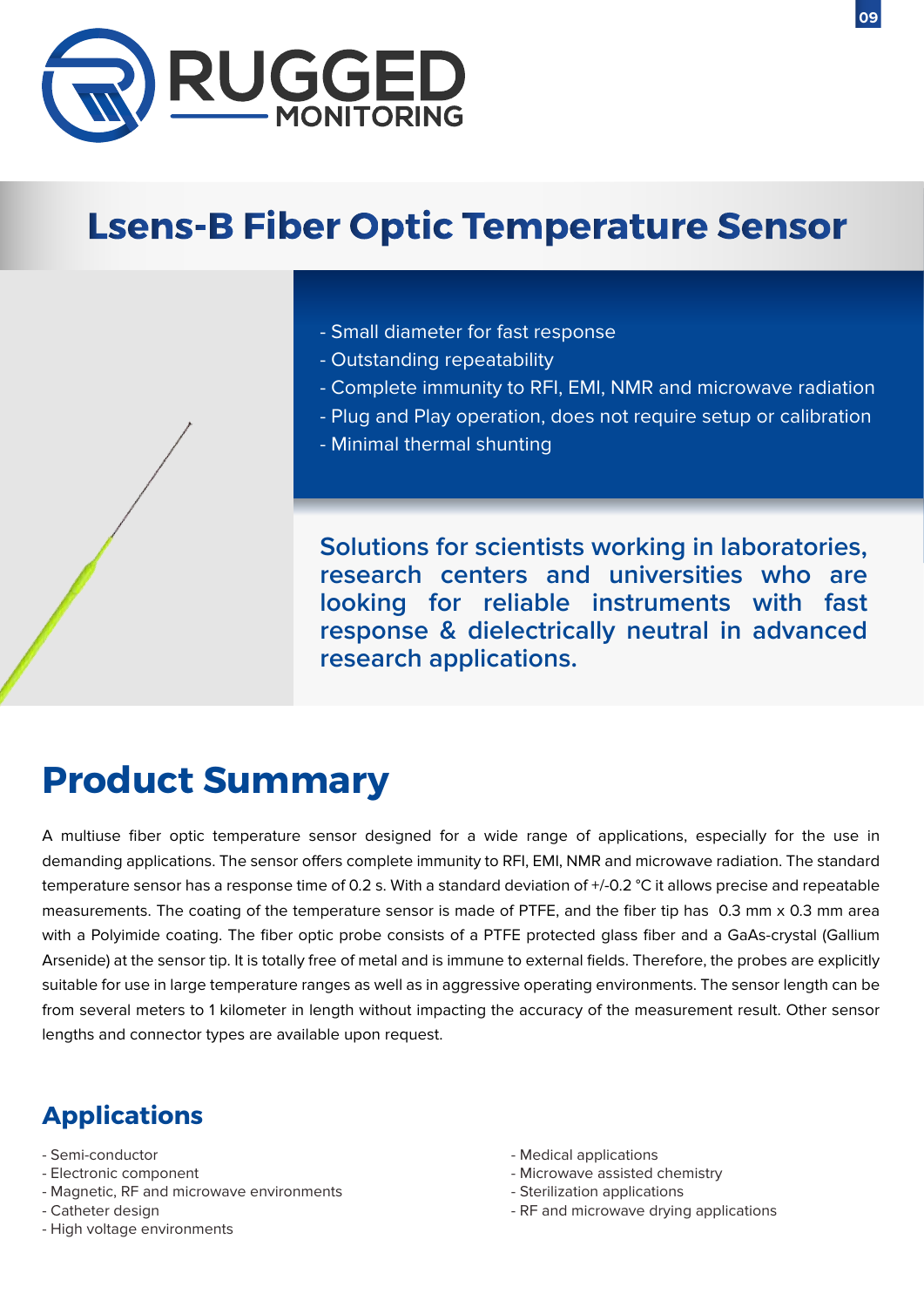- Sensors do not require any recalibration
- High Stability, no shift over time
- Direct and accurate readings
- Robust fiber optic temperature sensor
- Available in different cables and sheath options
- Customizable according to customer specific applications
- Suitable for OEM-type applications

| <b>TECHNICAL SPECIFICATIONS</b>               |                                                   |
|-----------------------------------------------|---------------------------------------------------|
| Temperature range                             | $-200$ °C to $+250$ °C                            |
| Temperature range (Optional Range extensions) | Down to 4 $\degree$ K / Up to +300 $\degree$ C    |
| Repeatability                                 | 0.2 °C                                            |
| Accuracy absolute temperature                 | +/- $0.8 °C$                                      |
| Accuracy relative temperature                 | +/- $0.2$ °C                                      |
| Probe sheathing material                      | Teflon Coated, except for the sensor tip          |
| Connector                                     | Stainless Alloy / Optional - Dielectric           |
| Response time                                 | As fast as 35 ms                                  |
| Probe sensitive area - Diameter               | $0.3$ mm $\times$ 0.3 mm                          |
| Longevity                                     | Probe accuracy & repeatability constant over time |





#### **Rugged Monitoring Services**

Rugged Monitoring provides customization of sensors, monitors & software. In addition we offer on-site commissioning services, maintenance contracts and technical support to all customers worldwide.



#### **About Rugged Monitoring**

Industry leading team of fiber optic experts with 100+ years of combined experience committed to delivering customizable solutions for challenging applications. We offer a range of reliable, high performance, customizable sensors and monitoring solutions that are immune to external influence.

2018 Rugged Monitoring Company. All rights reserved. Information subject to change without notice. All trademarks are properties of their respective companies, as noted herein.



 $\setminus$  info@ruggedmonitoring.com  $\setminus$  www.ruggedmonitoring.com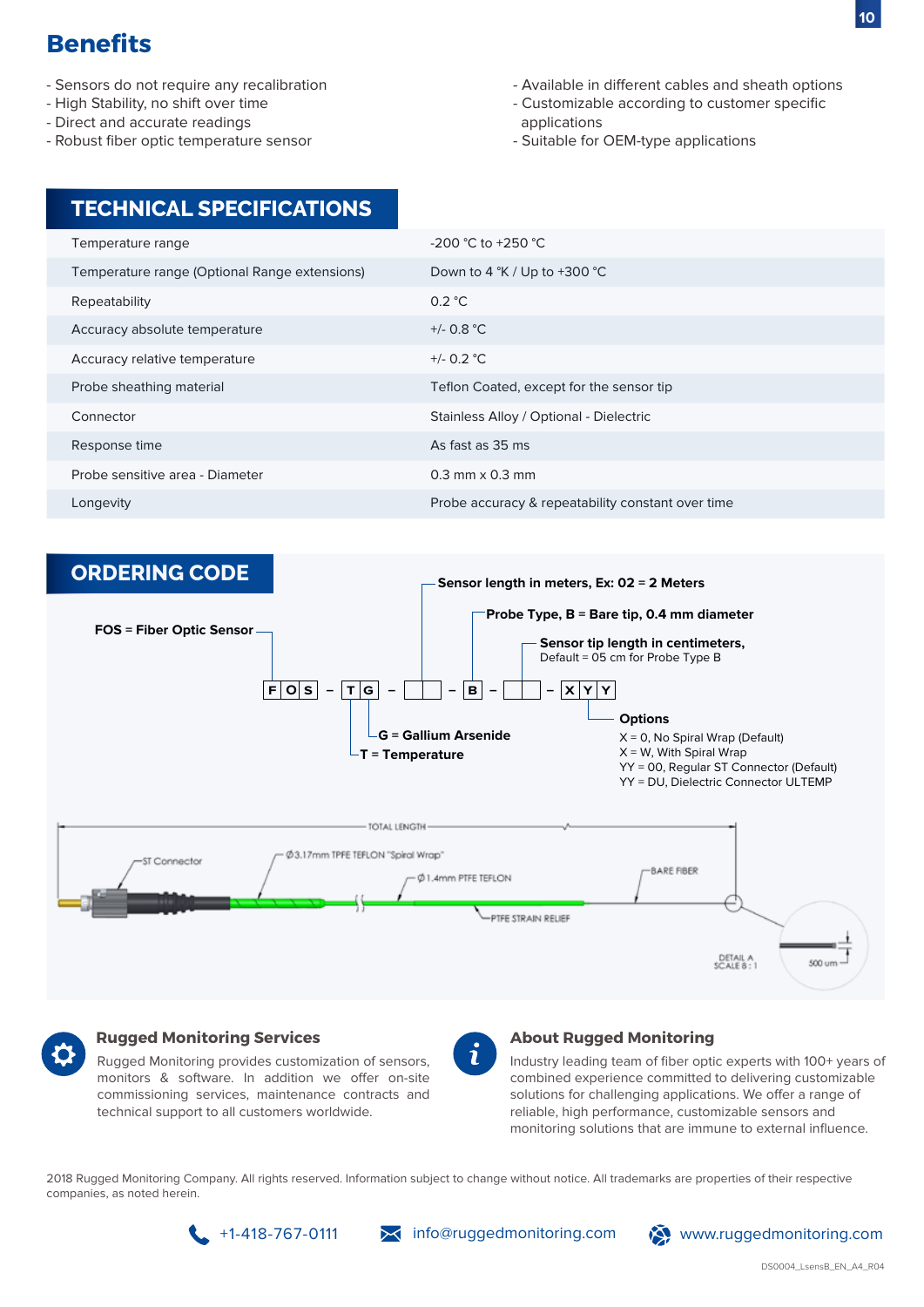

# **Lsens-C Fiber Optic Temperature Sensor**

- Small tip Polyimide, protected
- Outstanding repeatability with high flexibility
- Complete immunity to RFI, EMI, NMR and microwave radiation
- Does not require recalibration or complex inputs to operate
- Cryogenic temperature range ( as low as 4 °Kelvin )

**A multiple use fiber optic temperature sensor for measurement in a wide range of demanding applications, where immunity to electromagnetic fields is mandatory.**

# **Product Summary**

A multiuse fiber optic temperature sensor designed for a wide range of applications, especially for the use in demanding applications. The sensor offers complete immunity to RFI, EMI, NMR and microwave radiation. The standard temperature sensor has a response time of 0.2 s. With a standard deviation of +/-0.2 °C it allows precise and repeatable measurements. The coating of the temperature sensor is made of PTFE, and the fiber tip has 0.3 mm x 0.3 mm area with a Polyimide coating. The fiber optic probe consists of a PTFE protected glass fiber and a GaAs-crystal (Gallium Arsenide) at the sensor tip. It is totally free of metal and is immune to external fields. Therefore, the probes are explicitly suitable for use in large temperature ranges as well as in aggressive operating environments. The sensor length can be from several meters to 1 kilometer in length without impacting the accuracy of the measurement result. Other sensor lengths and connector types are available upon request.

- Electric Vehicle and Battery Testing
- High voltage environments
- Nuclear and hazardous environments
- Medical applications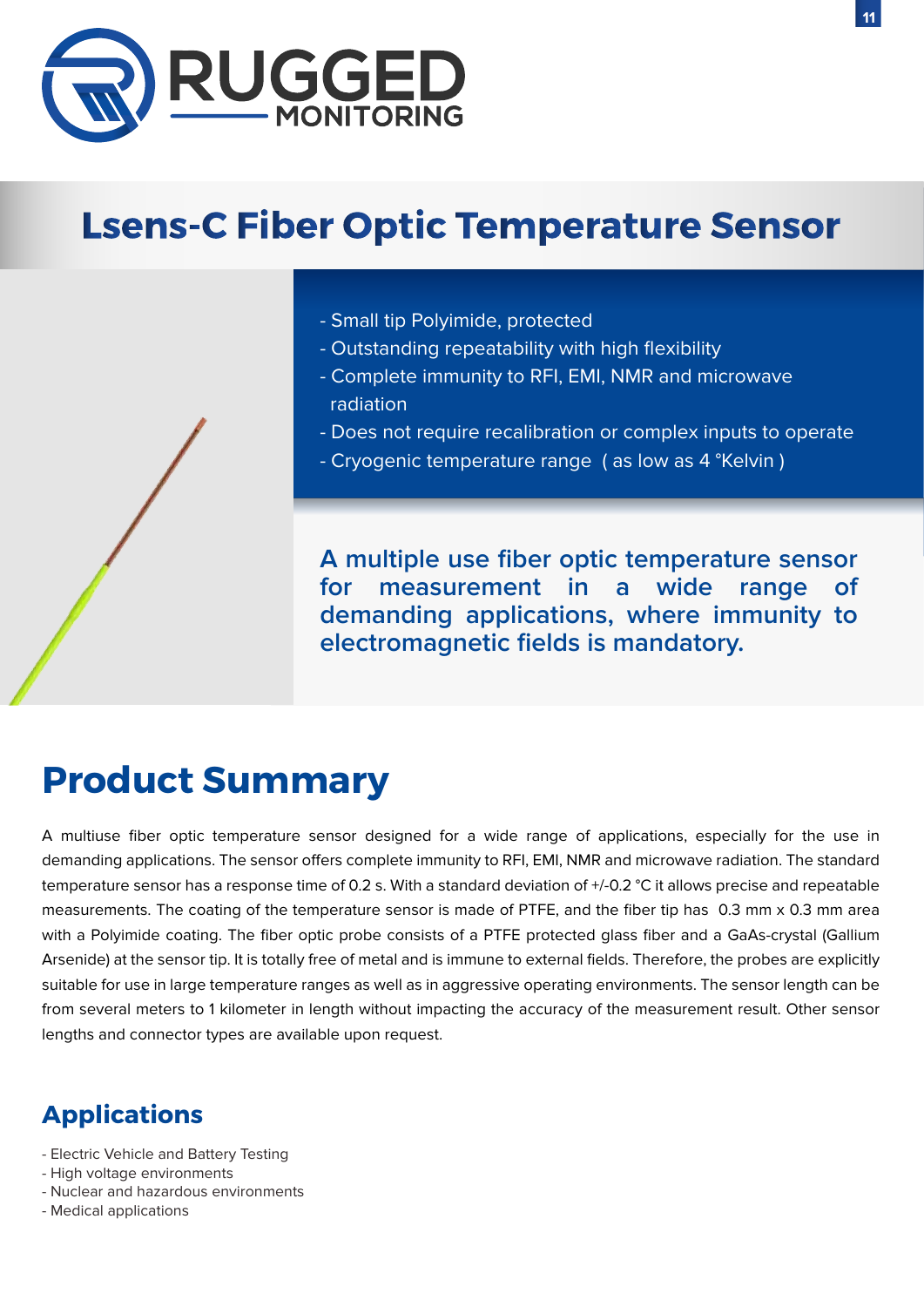- Sensors do not require any recalibration
- No shift over time, high stability
- Optional spiral wrap
- Robust fiber optic temperature sensor

**TECHNICAL SPECIFICATIONS**

- Available in different cables and sheath options
- Customizable according to customer specific applications
- Suitable for OEM-type applications

#### Temperature range Temperature range (Optional Range extensions) Repeatability Accuracy absolute temperature Accuracy relative temperature Probe sheathing material Connector Response time Probe sensitive area - Diameter -200 °C to +250 °C Down to 4 °K / Up to +85 °C 0.2 °C +/- 0.8 °C +/- 0.2 °C Teflon Coated, with Polyimide protection for sensor tip Stainless Alloy / Optional - Dielectric Up to 0.2 Sec Protective Tube - Diameter 0.7 mm Teflon / 1.4 mm Longevity **Alternative Constant over the Constant over time** Probe accuracy & repeatability constant over time





#### **Rugged Monitoring Services**

Rugged Monitoring provides customization of sensors, monitors & software. In addition we offer on-site commissioning services, maintenance contracts and technical support to all customers worldwide.

#### **About Rugged Monitoring**

Industry leading team of fiber optic experts with 100+ years of combined experience committed to delivering customizable solutions for challenging applications. We offer a range of reliable, high performance, customizable sensors and monitoring solutions that are immune to external influence.

2018 Rugged Monitoring Company. All rights reserved. Information subject to change without notice. All trademarks are properties of their respective companies, as noted herein.

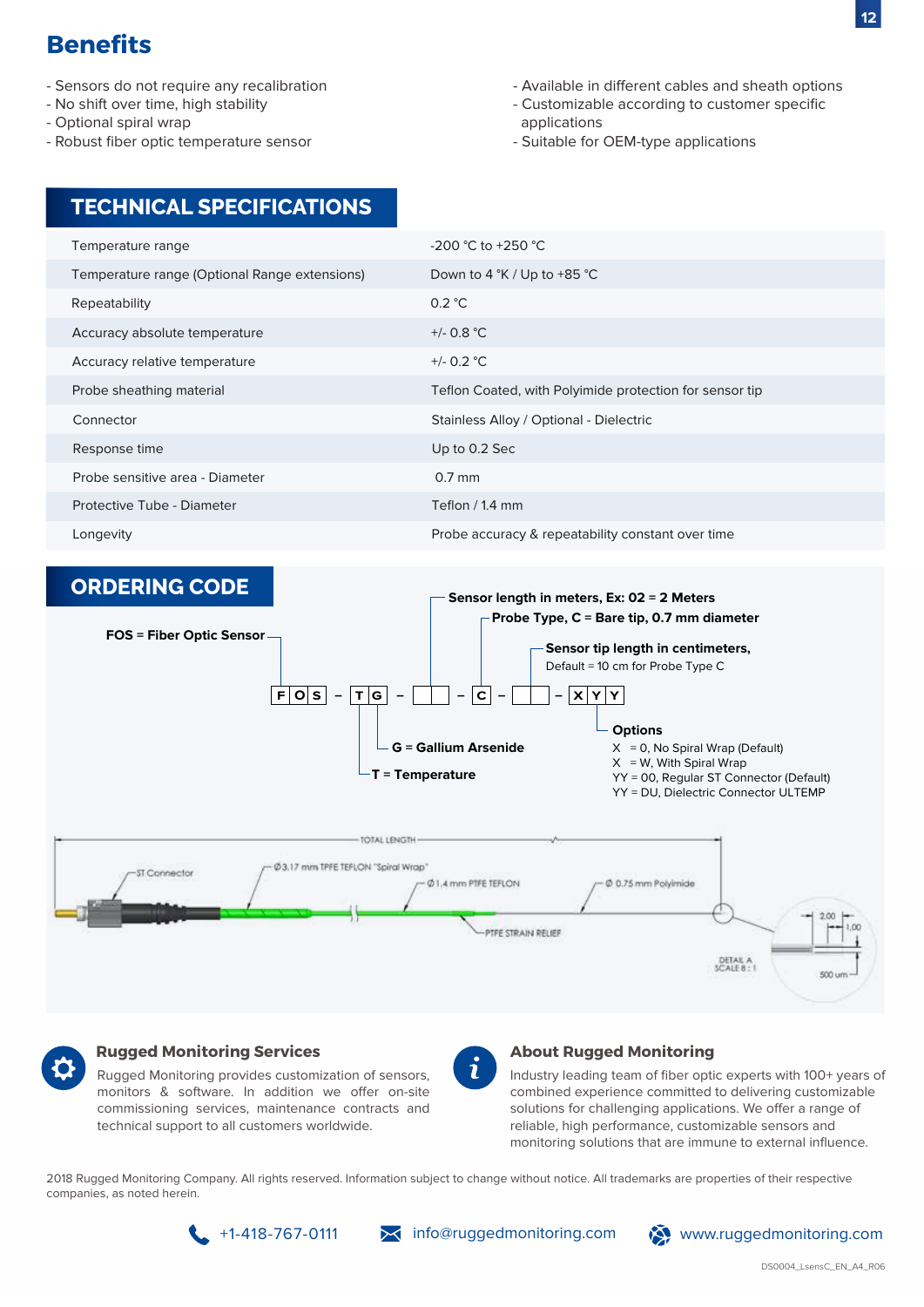

# **Lsens-P Fiber Optic Temperature Sensor**

- Small tip Polyimide, protected
- Outstanding repeatability with high flexibility
- Complete immunity to RFI, EMI, NMR and microwave radiation
- Does not require recalibration or complex inputs to operate
- Cryogenic temperature range available ( as low as 4 °Kelvin )

**A multiple use fiber optic temperature sensor for measurement in a wide range of demanding applications, where immunity to electromagnetic fields is mandatory.**

## **Product Summary**

A multiuse fiber optic temperature sensor designed for a wide range of applications, especially for the use in demanding applications. The sensor offers complete immunity to RFI, EMI, NMR and microwave radiation. The standard temperature sensor has a response time of 0.2 s. With a standard deviation of +/-0.2 °C it allows precise and repeatable measurements. The coating of the temperature sensor is made of PTFE, and the fiber tip has 0.3 mm x 0.3 mm area with a Polyimide coating. The fiber optic probe consists of a PTFE protected glass fiber and a GaAs-crystal (Gallium Arsenide) at the sensor tip. It is totally free of metal and is immune to external fields. Therefore, the probes are explicitly suitable for use in large temperature ranges as well as in aggressive operating environments. The sensor length can be from several meters to 1 kilometer in length without impacting the accuracy of the measurement result. Other sensor lengths and connector types are available upon request.

- Electric Vehicle and Battery Testing
- High voltage environments
- Nuclear and hazardous environments
- Medical applications
- Chemical and Process Industries
- RF and Microwave drying applications
- Cryogenic and vacuum environment available ( Optional )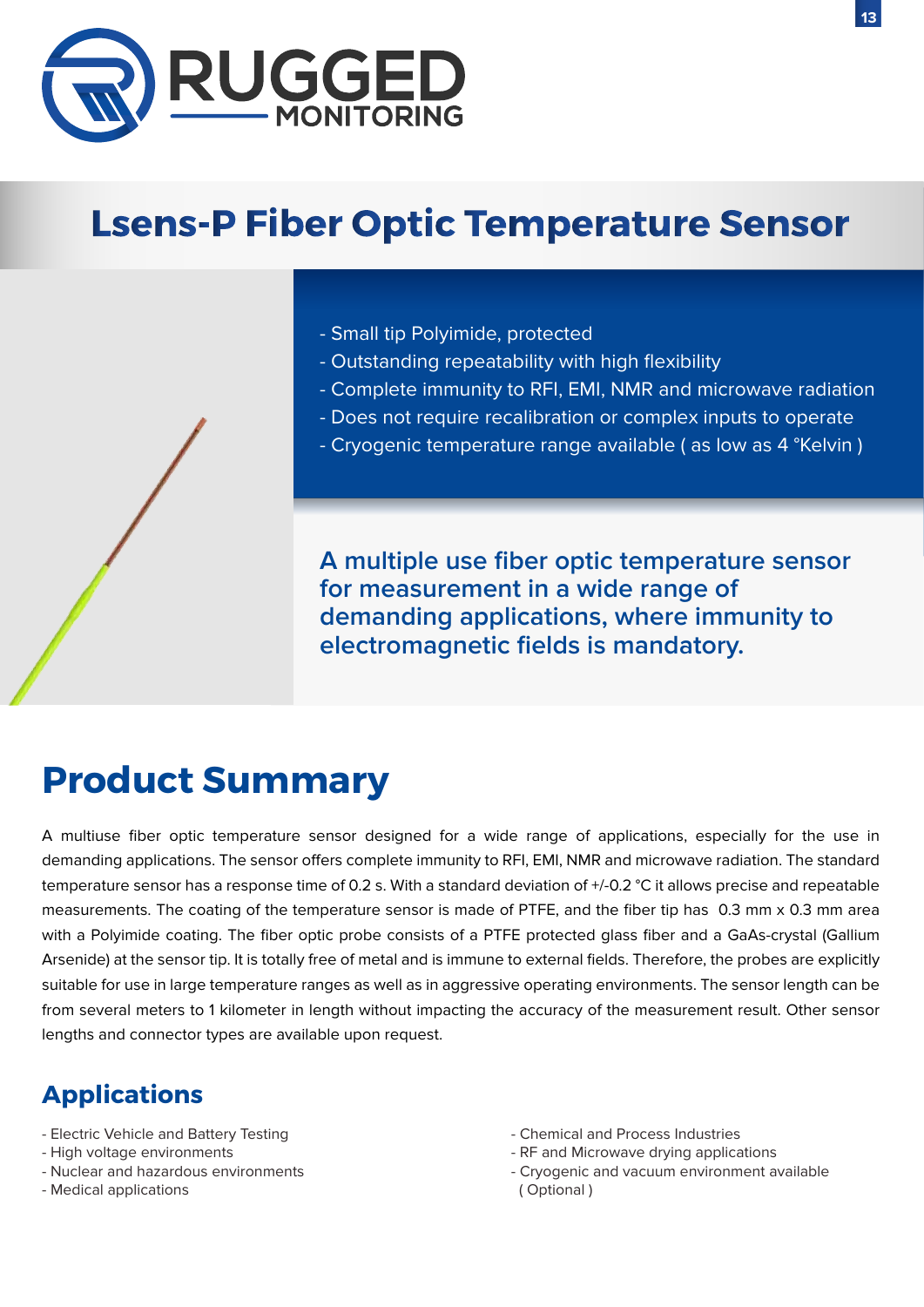- Sensors do not require any recalibration
- No shift over time, high stability
- Optional spiral wrap
- Robust fiber optic temperature sensor
- Available in different cables and sheath options
- Customizable according to customer specific applications
- Suitable for OEM-type applications

## **TECHNICAL SPECIFICATIONS**

| Temperature range                             | $-200$ °C to $+250$ °C                                  |
|-----------------------------------------------|---------------------------------------------------------|
| Temperature range (Optional Range extensions) | Down to 4 $\degree$ K / Up to +300 $\degree$ C          |
| Repeatability                                 | 0.2 °C                                                  |
| Accuracy absolute temperature                 | $+/- 0.8 °C$                                            |
| Accuracy relative temperature                 | +/- 0.2 $^{\circ}$ C                                    |
| Probe sheathing material                      | Teflon Coated, with Polyimide protection for sensor tip |
| Connector                                     | Stainless Alloy / Optional - Dielectric                 |
| Response time                                 | Up to 0.2 Sec                                           |
| Probe sensitive area - Diameter               | $0.7$ mm                                                |
| Protective Tube - Diameter                    | Teflon / 1.4 mm                                         |
| Longevity                                     | Probe accuracy & repeatability constant over time       |
|                                               |                                                         |





### **Rugged Monitoring Services**

Rugged Monitoring provides customization of sensors, monitors & software. In addition we offer on-site commissioning services, maintenance contracts and technical support to all customers worldwide.

#### **About Rugged Monitoring**

Industry leading team of fiber optic experts with 100+ years of combined experience committed to delivering customizable solutions for challenging applications. We offer a range of reliable, high performance, customizable sensors and monitoring solutions that are immune to external influence.

2018 Rugged Monitoring Company. All rights reserved. Information subject to change without notice. All trademarks are properties of their respective companies, as noted herein.

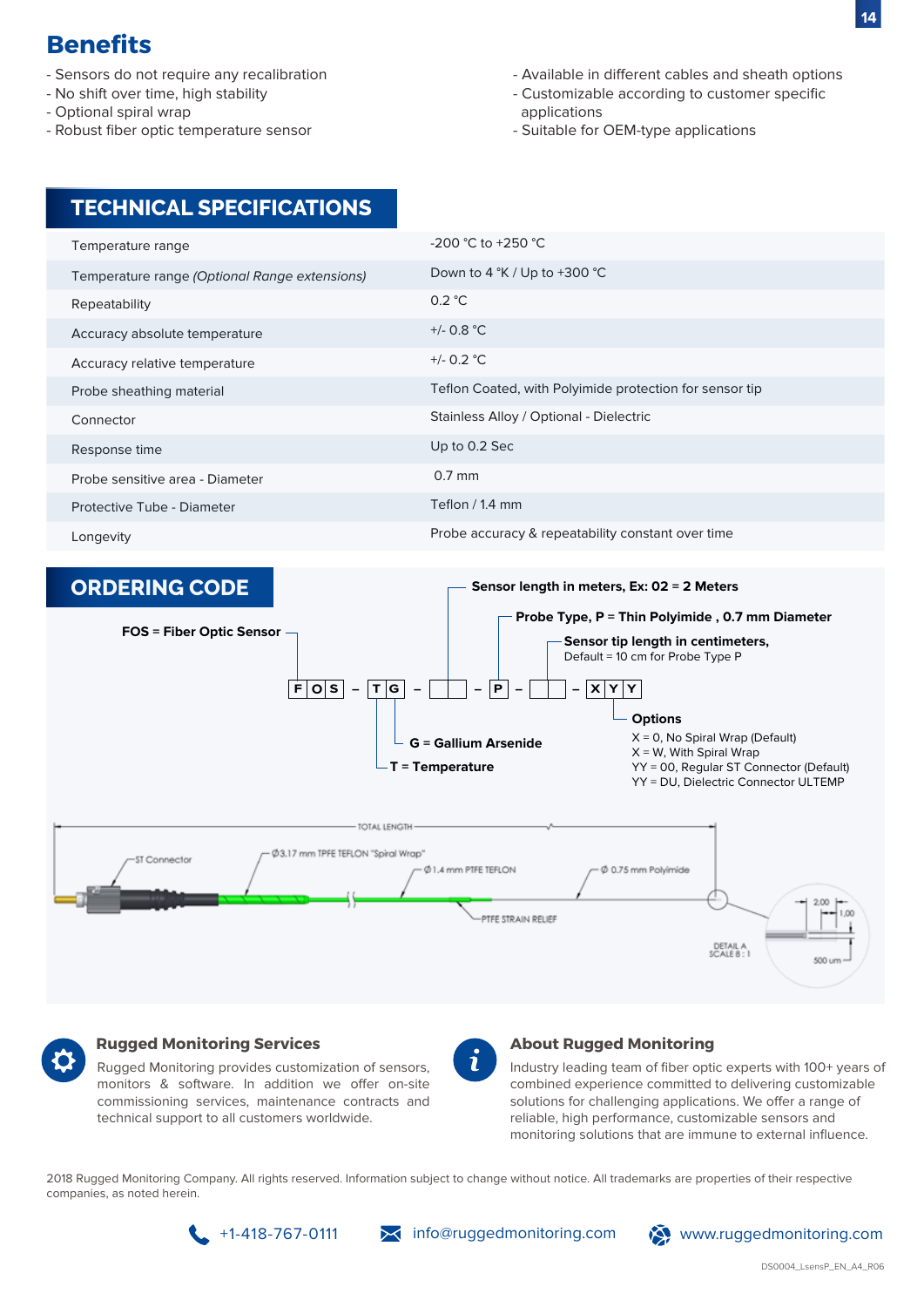

# **Lsens-R Fiber Optic Temperature Sensor**

- Industrial use with rigid polyimide tip, 1.7 mm diameter
- Rugged tip ideal for industrial application
- Complete immunity to EMI/RFI/lightning
- High vibration environments

**Recommended for hostile environment where it is exposed to high vibration and immunity to electric fields is mandatory**

# **Product Summary**

A multiuse fiber optic temperature sensor designed for a wide range of applications, especially for the use in demanding applications. The sensor offers complete immunity to RFI, EMI, NMR and microwave radiation. The standard temperature sensor has a response time of 0.2 s. With a standard deviation of +/-0.2 °C it allows for precise and repeatable measurements. The coating of the temperature sensor is made of PTFE, and the fiber tip has a diameter of 1.7 mm with Rugged Polyimide coating and has a stainless steel ST-connector. For mechanical stability and applications e.g. in oil special protective coatings and hoses are available. The fiber optic probe consists of a PTFE protected glass fiber and a GaAs-crystal (Gallium Arsenide) at the sensor tip. It is totally free of metal and immune to external fields, therefore probes are explicitly suitable for the use in high temperature ranges as well as in aggressive operating environments. The sensor cable can be from several meters to kilometers long without influencing the accuracy of the measurement result. Other sensor lengths and connector types are available upon request.

- Industrial process control and monitoring applications
- High voltage environments
- Harsh and Hazardous environments
- Temperature measurements conducted in confined spaces,bhazardous or strong EMI/RFI/MRI environments
- Wood drying industry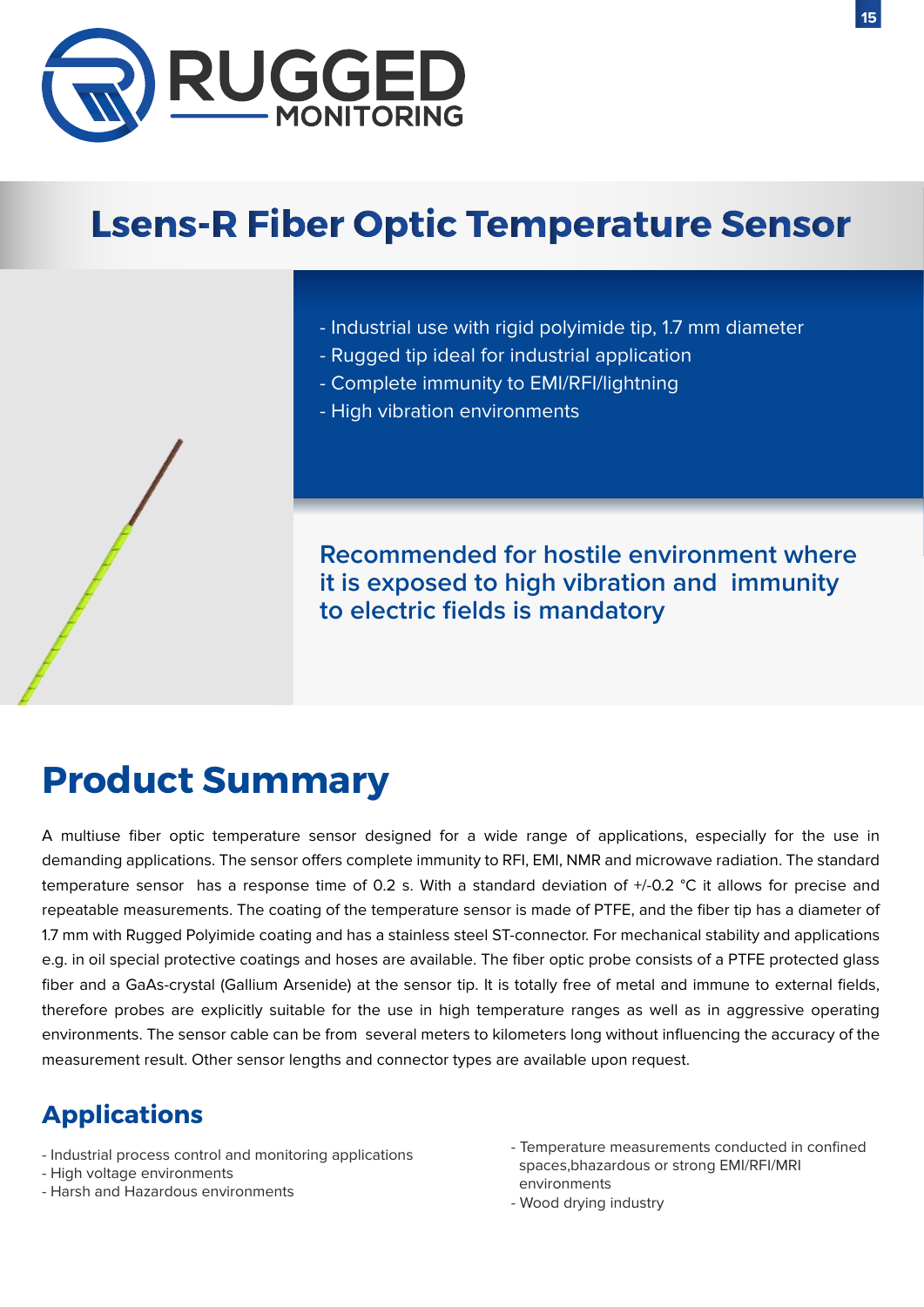- Sensors do not require any recalibration
- No shift over time, high stability
- Robust packaging
- Each sensor comes with a complete test certification
- Robust fiber optic temperature sensor
- Available in different cables and sheath options
- Customizable according to customer specific applications
- Suitable for OEM-type applications.

| <b>TECHNICAL SPECIFICATIONS</b> |
|---------------------------------|
|                                 |

| Temperature range                             | $-200$ °C to $+250$ °C                                    |
|-----------------------------------------------|-----------------------------------------------------------|
| Temperature range (Optional Range extensions) | Down to 4 $\degree$ K / Up to +300 $\degree$ C            |
| Repeatability                                 | 0.2 °C                                                    |
| Accuracy absolute temperature                 | $+/- 0.8 °C$                                              |
| Accuracy relative temperature                 | +/- $0.2$ °C                                              |
| Probe sheathing material                      | Teflon Coated, Rugged Polyimide protection for sensor tip |
| Connector                                     | Stainless Alloy / Optional - Dielectric                   |
| Response time                                 | Up to 0.2 Sec                                             |
| Probe sensitive area - Diameter               | 1.7 mm Diameter                                           |
| Longevity                                     | Probe accuracy & repeatability constant over time         |





#### **Rugged Monitoring Services**

Rugged Monitoring provides customization of sensors, monitors & software. In addition we offer on-site commissioning services, maintenance contracts and technical support to all customers worldwide.

#### **About Rugged Monitoring**

Industry leading team of fiber optic experts with 100+ years of combined experience committed to delivering customizable solutions for challenging applications. We offer a range of reliable, high performance, customizable sensors and monitoring solutions that are immune to external influence.

2018 Rugged Monitoring Company. All rights reserved. Information subject to change without notice. All trademarks are properties of their respective companies, as noted herein.

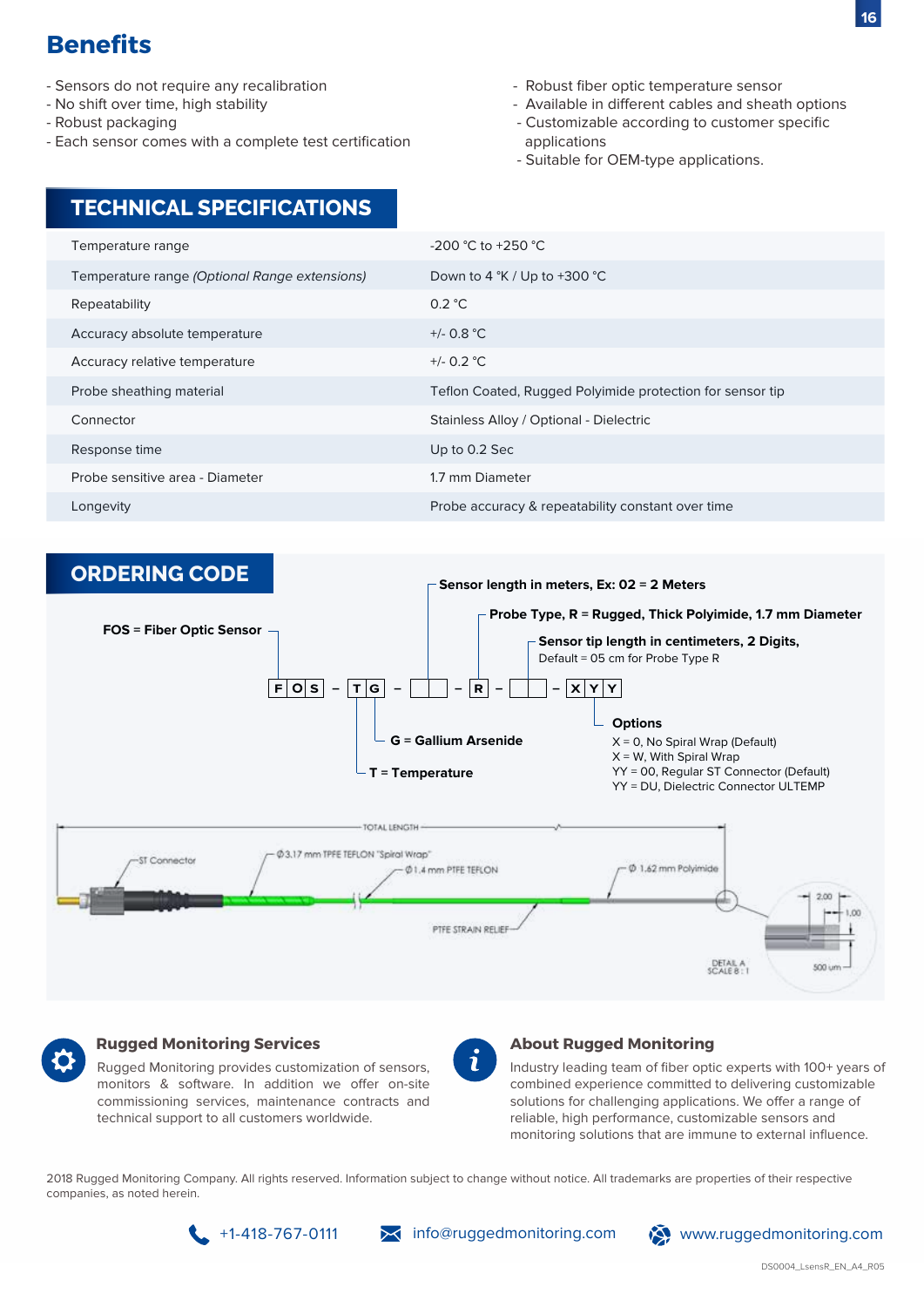

# **Lsens-T Fiber Optic Temperature Sensor**

- PTFE protected
- Outstanding repeatability with high flexibility
- Complete immunity to RFI, EMI, NMR and microwave radiation
- Does not require recalibration or complex input to operate
- Liquid proof and withstands aggressive chemical solutions

**A multiuse fiber optic temperature sensor for measurement in a wide range of demanding applications where immunity to electromagnetic fields and explosion proof requirements are mandatory.**

## **Product Summary**

A multiuse fiber optic temperature sensor designed for a wide range of applications, especially for the use in R&D and industrial applications. The sensor offers complete immunity to RFI, EMI, NMR, Corrosive and microwave radiation making it the best choice for all demanding applications. The standard temperature sensor has a response time of 0.2 s. With a standard deviation of +/-0.2 °C it allows precise and repeatable measurements. The coating of the temperature sensor is made of PTFE, while the fiber tip has a diameter of 1.1mm and has a stainless steel ST-connector. For mechanical stability and applications e.g. in oil special protective coatings and hoses are available. The fiber optic probe consists of a PTFE protected glass fiber and a GaAs-crystal (Gallium Arsenide) at the sensor tip. It is totally free of metal and immune to external fields, therefore probes are explicitly suitable for use in high temperature ranges as well as in aggressive operating environments. The sensor cable can be from several meters to kilometers long without influencing the accuracy of the measurement result. Other sensor lengths and connector types are available upon request.

- Magnetic, RF and Microwave environments
- High voltage environments
- Nuclear and hazardous environments
- Medical applications
- Aggressive Chemical environments
- Sterilization applications
- RF and microwave drying applications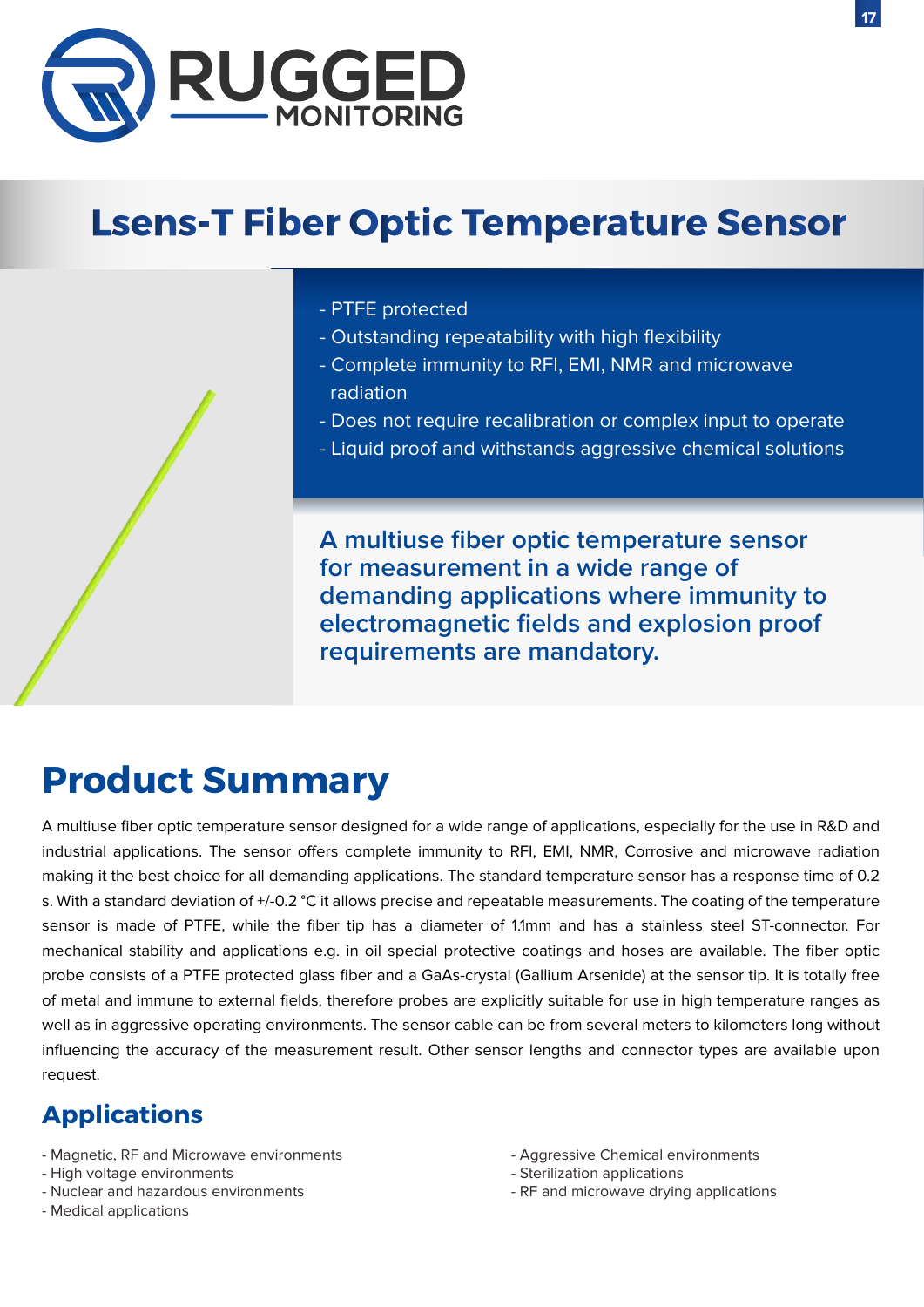- Sensors do not require any recalibration
- No shift over time, high stability
- Optional spiral wrap
- Robust fiber optic temperature sensor
- Available in different cables and sheath options
- Customizable according to customer specific applications
- Suitable for OEM-type applications.

### **TECHNICAL SPECIFICATIONS**

| $-200$ °C to $+250$ °C                         |
|------------------------------------------------|
| Down to 4 $\degree$ K / Up to +300 $\degree$ C |
| 0.2 °C                                         |
| $+/- 0.8 °C$                                   |
| +/- $0.2 °C$                                   |
| <b>Teflon Coated</b>                           |
| Stainless Alloy / Optional - Dielectric        |
| Up to 0.2 Sec                                  |
| $1.6$ mm                                       |
|                                                |





#### **Rugged Monitoring Services**

Rugged Monitoring provides customization of sensors, monitors & software. In addition we offer on-site commissioning services, maintenance contracts and technical support to all customers worldwide.

#### **About Rugged Monitoring**

Industry leading team of fiber optic experts with 100+ years of combined experience committed to delivering customizable solutions for challenging applications. We offer a range of reliable, high performance, customizable sensors and monitoring solutions that are immune to external influence.

2018 Rugged Monitoring Company. All rights reserved. Information subject to change without notice. All trademarks are properties of their respective companies, as noted herein.

+1-418-767-0111 info@ruggedmonitoring.com www.ruggedmonitoring.com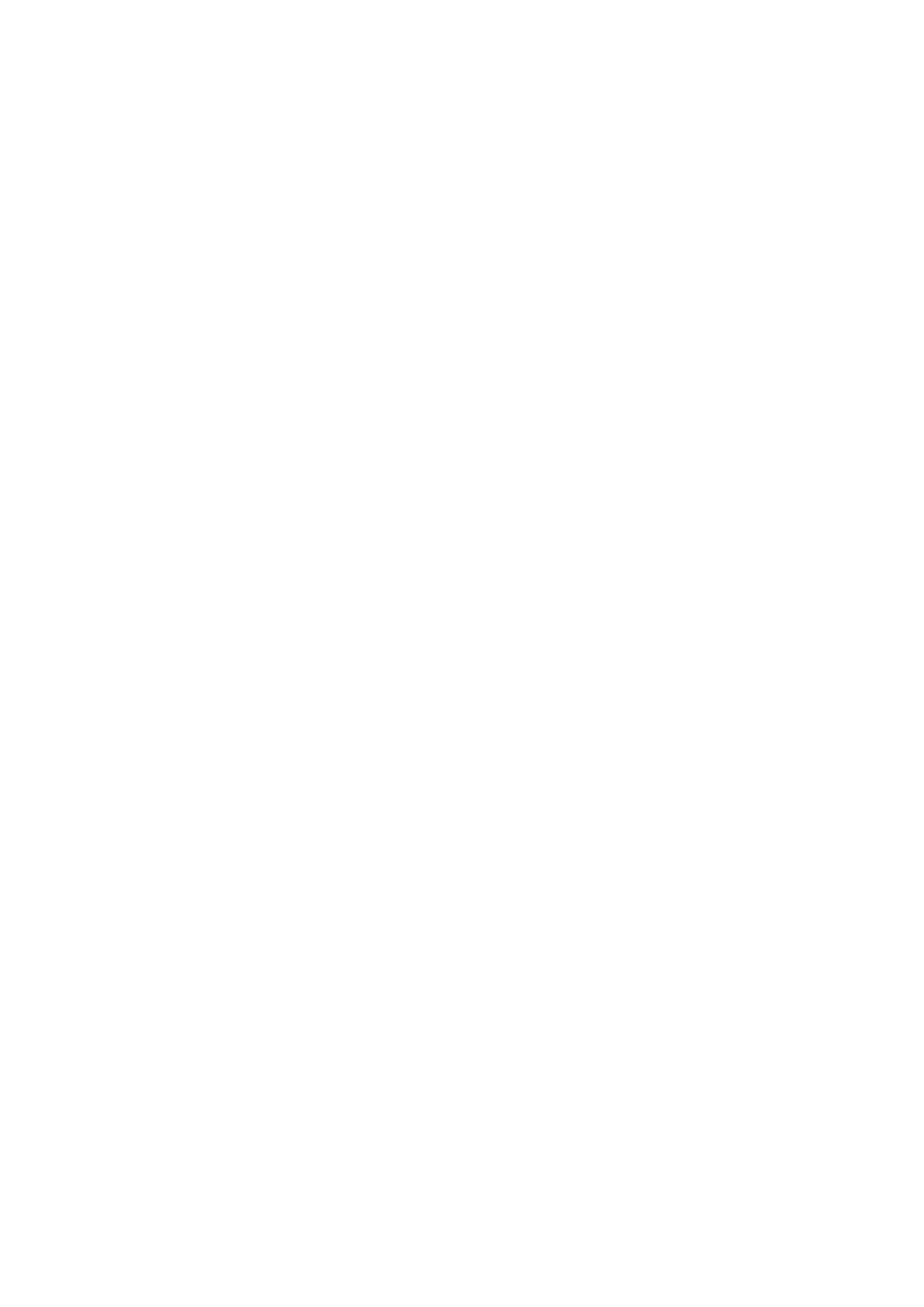

# **L201 - Rugged Fiber Optic Temperature Monitor**



- Rugged, Compact Design
- 2 to 8 Channels, Expandable
- Plug and Play
- Best in class EMI, ESD Immunity
- Software designed to be interfaced with
	- other testing platforms

**Rugged design, designed for reliability, multichannel fiber optic temperature monitor for Industrial and Laboratory applications.**

# **Product Summary**

The Rugged Monitoring L201 is a compact design, designed for reliability to operate in extreme EMI, RFI, Microwave and high voltage environments. The L201 Fiber optic monitor combines reliability and user friendly interface in the monitor and software. It is a multi-channel fiber optic temperature monitor with precision measurement for Industrial and Laboratory applications. The L201 has a measuring range from -271  $\degree$ C to +300  $\degree$ C. The system offers complete immunity to RFI, EMI, microwave radiation, and High Voltages making it an optimal choice for environments where the limitations of conventional temperature sensors/ monitors impact usage in extreme conditions. The system is based on proven GaAs technology and designed for Plug and Play operation.

The L201 is designed to collect data and easy to integrate into existing systems through serial communication like RS-485 or analog outputs like 0-10 V / 4-20 mA. The L201 monitor comes with Rugged Connect software which is designed with the needs of Test platform or Industrial Process monitoring integration needs. It has the data integration capability of multiple test platforms. Rugged Connect software is designed to collect data from 6 systems simultaneously.

Plug and Play functionality provides the flexibility to interchange sensors without the inconvenience/ concerns of calibration.

Industry standard drivers availlable for a quick and easy connect to most popular laboratories softwares. There is a dedicated team for application specific customizations for fiber optic sensors, monitor configuration and software integration to simplify the data collection of testing and monitoring applications.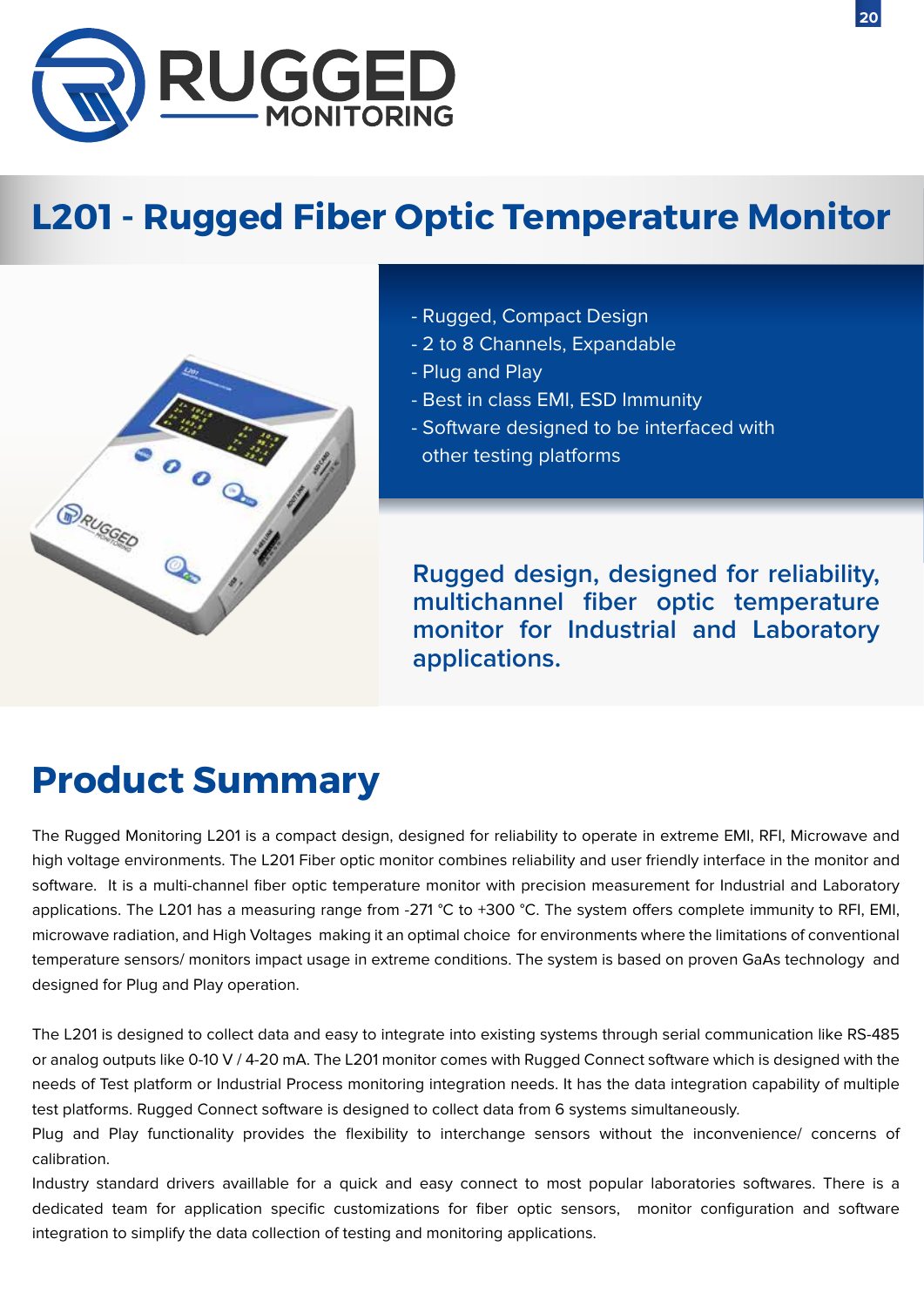## **Applications**

- Electric Vehicle and Battery Testing
- Medical Equipment testing (MRI, PETSCAN, NMR)
- Commercial Grade Microwave Radiation
- Industrial process control and monitoring applications

## **Benefits**

- Sensors do not require any recalibration
- No shift over time, high stability and repeatability
- Robust packaging
- Each Monitor comes with a complete NIST calibration certificate
- Chemical and Process Industries
- Food and Beverage Processes
- Wood drying industry

- Software designed for integration into test platforms
- Robust datalogging and Analytics
- Customizable according to customer specific applications
- Suitable for OEM-type applications.

### **TECHNICAL SPECIFICATIONS**

| <b>Measurement Range</b>                      | -80 °C to +300 °C (cryogenic 4 °K range optional)                   |
|-----------------------------------------------|---------------------------------------------------------------------|
| Measurement range (Optional Range extensions) | Down to 4 °K / Up to +300 °C                                        |
| Resolution                                    | $0.1^{\circ}$ C                                                     |
| Accuracy                                      | $\pm$ 1.0 °C (+/- 0.2 °C in relative temperature)                   |
| <b>Number of Channels</b>                     | 2 - 8 Channels                                                      |
| Logging                                       | 1 sec interval on USB                                               |
| Config port                                   | USB (to use with Rugged connect windows software)                   |
| Max # of Channels                             | Expandable to 256 Channels, Daisy chain up to 32 units (via Modbus) |
| Serial port                                   | RS-485 (RS-232 optional converter) with Modbus                      |
| Power                                         | 5 Volts USB powered                                                 |
| <b>Battery</b>                                | Optional Battery Module available                                   |
| Memory                                        | MicroSD external memory slot (up to 2 TB)                           |
| Analog output module                          | Fully configurable 0-10 V / 4-20 mA optional module available       |
| <b>Dimensions</b>                             | $4.92$ " x 7" x 2.72"<br>12.5 cm x 18 cm x 6.9 cm                   |
| Scan rate                                     | 200 ms / channel                                                    |
| Operating temp                                | -40 to 72 $^{\circ}$ C                                              |
| Storage temp                                  | -40 to 85 °C                                                        |
| Humidity                                      | 95% Non Condensing                                                  |





**L201 = Lab Instrument, 201 Series**



Number of Channels, Ex: 08 = 8 Channels (Available 02, 04, 06, 08)



#### **Rugged Monitoring Services**

Rugged Monitoring provides customization of sensors, monitors & software. In addition we offer on-site commissioning services, maintenance contracts and technical support to all customers worldwide.



#### **About Rugged Monitoring**

Industry leading team of fiber optic experts with 100+ years of combined experience committed to delivering customizable solutions for challenging applications. We offer a range of reliable, high performance, customizable sensors and monitoring solutions that are immune to external influence.

2018 Rugged Monitoring Company. All rights reserved. Information subject to change without notice. All trademarks are properties of their respective companies, as noted herein.



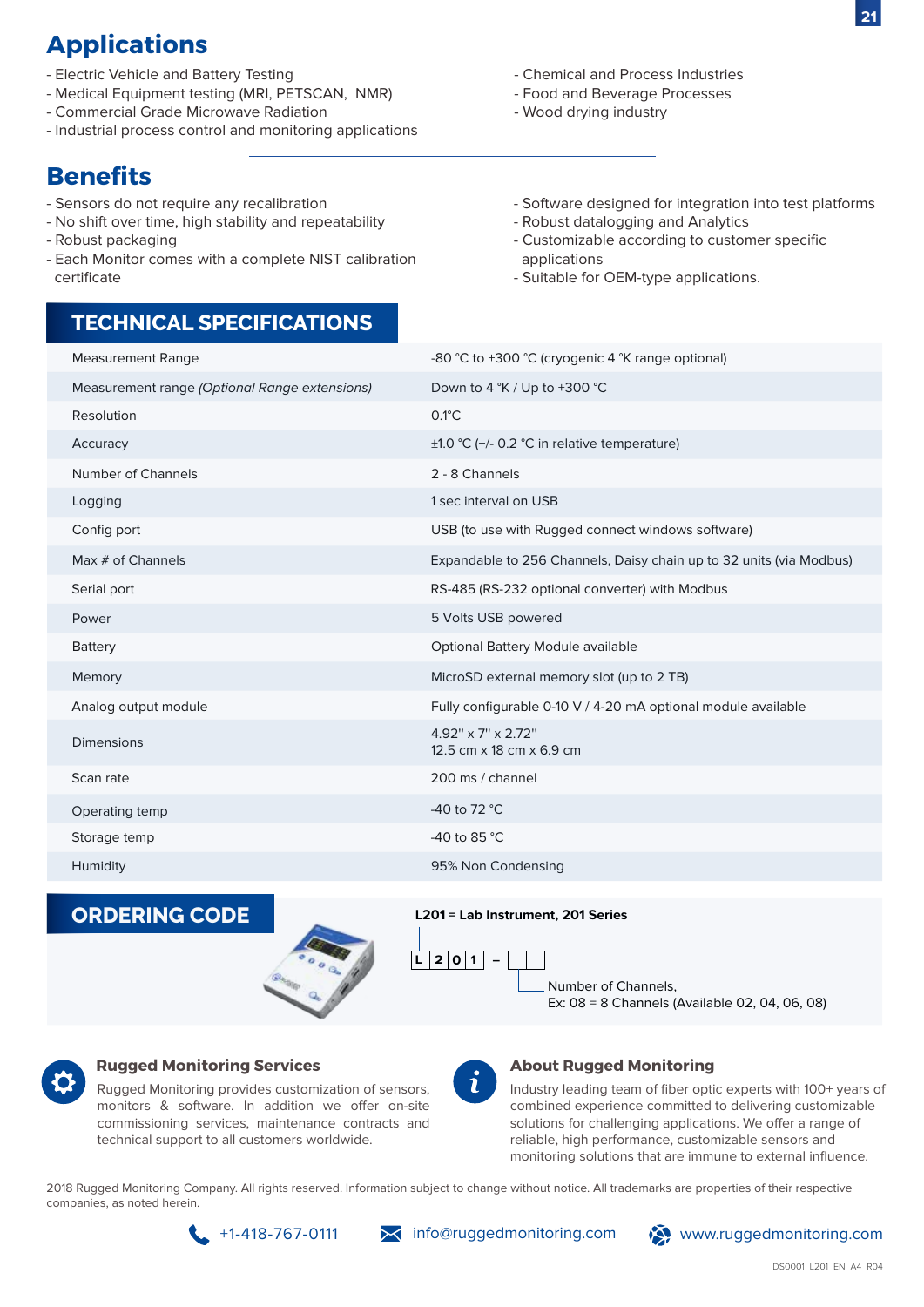

# **T301- Rugged Fiber Optic Temperature Monitor**



- Rugged, Compact Design
- 4 to 24 Channels, Expandable
- Plug and Play, No field calibration
- Best in class EMI, ESD Immunity
- 8 Programmable relays, Form C
- Software designed to be interfaced with other testing platforms

**Rugged design, designed for reliability, multichannel fiber optic temperature monitor for Industrial and Laboratory applications.**



# **Product Summary**

The Rugged Monitoring T301 is a multi-channel fiber optic temperature monitor with precision measurement for Industrial and Laboratory applications. The T301 Fiber optic monitor combines compact form factor and user friendly interface in the monitor and software. It is designed to operate reliably in extreme EMI, RFI, Microwave and high voltage environments. The T301 has a measuring range from -271 °C to +300 °C. The system offers complete immunity to RFI, EMI, Chemical, microwave radiation, and high voltages making it an optimal choice for environments where the limitations of conventional temperature sensors / monitors impact usage in extreme conditions. The system is based on proven zero-drift GaAs technology and designed for Plug and Play operation.

The T301 is designed to collect data and to easily intergrate into existing systems through serial communication like RS-485 or Gigabit Optical Ethernet. The T301 monitor comes with Rugged Connect software which is designed with the needs of Test Platform or Industrial Process monitoring integration needs. It has the data integration capability of multiple test platforms. Rugged Connect software is designed to collect data from 256 channels simultaneously. Plug and Play functionality provides the flexibility to interchange sensors without the inconvenience / concerns of calibration. Rugged Monitoring has a dedicated team for application specific customizations for fiber optic sensors, monitor configuration and software integration to simplify the data collection of testing and monitoring applications.